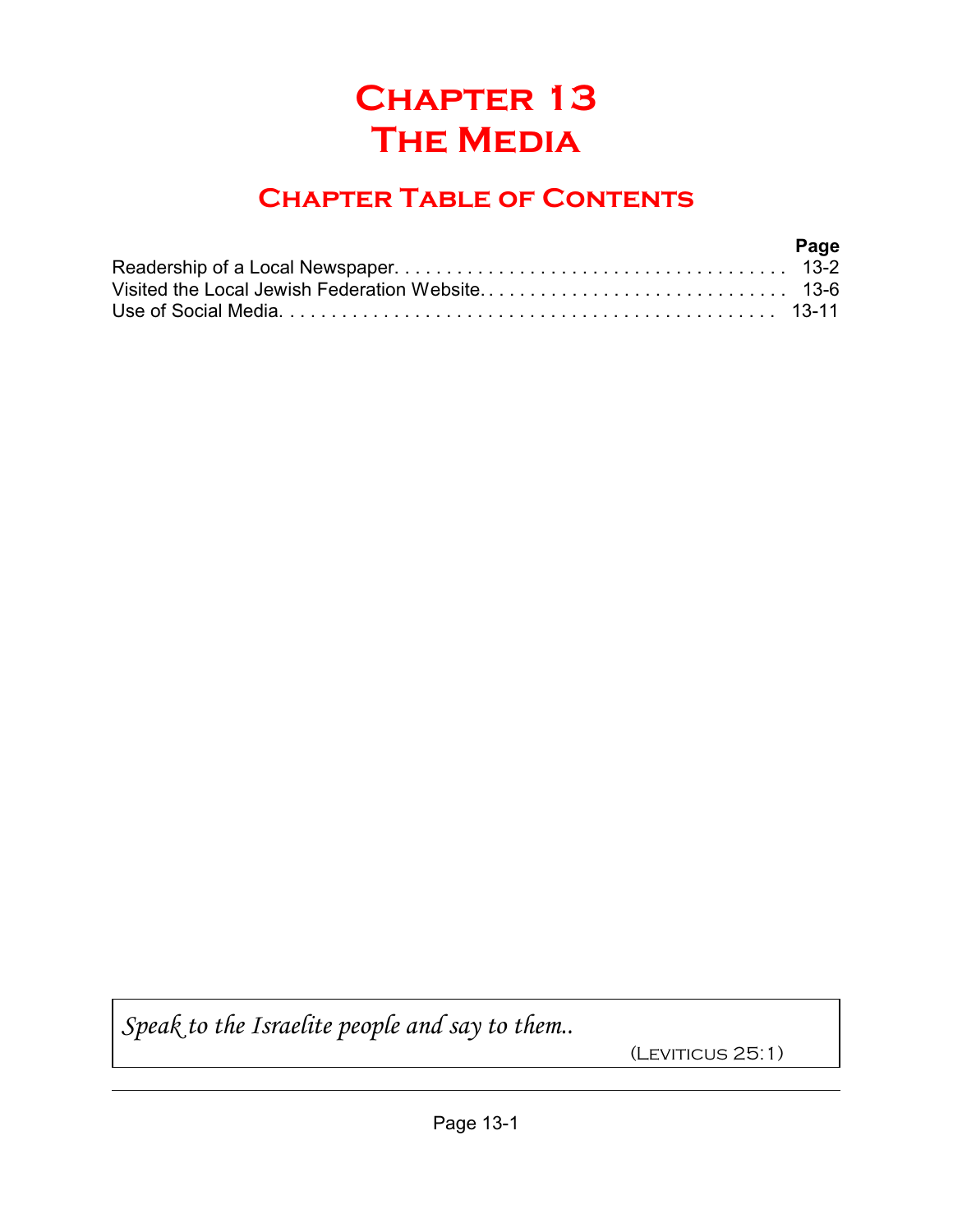#### **Readership of a Local Newspaper**

T able 13-1 shows that 52% of Jewish respondents in Broward do not read a local<br>I newspaper like the *Sun Sentinel*, 25% read a print version only, 12% read an on-line **able 13-1** shows that 52% of Jewish respondents in Broward do not read a local version only; and 11%, read both a print and an on-line version. In total, 37% read a print version and 23% an on-line version.

**Comparisons Among Population Subgroups. Table 13-1** shows that, overall, 37% of respondents read a **print version**. The percentage is much higher for respondents (in):

- the West Central (49%)
- households in residence in Broward for 20 or more years (48%)
- age 75 and over (69%) and age 65 and over (58%)
- elderly couple households (69%) and elderly single households (48%)
- households earning an annual income of under \$25,000 (53%)
- Orthodox households (48%) in-married households (51%)
- ! synagogue member households (47%), JCC member households (49%), and Jewish organization member households (55%)
- households in which an adult visited Israel on a general trip (48%)
- ! households who donated to the Jewish Federaiton in the past year (58%) and households who were asked, but did not donate to the Jewish Federation in the past year (52%)
- ! households who donated under \$100 (64%), \$100-\$500 (57%), \$500-\$1,000 (51%), and \$1.000 and over (51%) to the Jewish Federation in the past year

The percentage who always/usually read a newspaper in print is much lower for respondents (in):

- $\bullet$  The East (25%)
- households in residence in Broward for 5-9 years (22%)
- $\bullet$  under age 35 (19%) and age 35-49 (20%)

**Table 13-1** shows that, overall, 23% of respondents read an **on-line version**. The percentage is much higher for respondents (in):

- non-elderly couple households (41%)
- ! households earning an annual income of \$100,000-\$200,000 (35%) and \$200,000 and over (36%)
- households who donated \$500-\$1,000 to the Jewish Federation in the past year (33%)

The percentage who read a newspaper on-line is much lower for respondents (in):

- $\bullet$  age 75 and over (11%) and age 65 and over (13%)
- elderly couple households (9%) and elderly single households (13%)
- ! households earning an annual income of \$25,000-\$50,000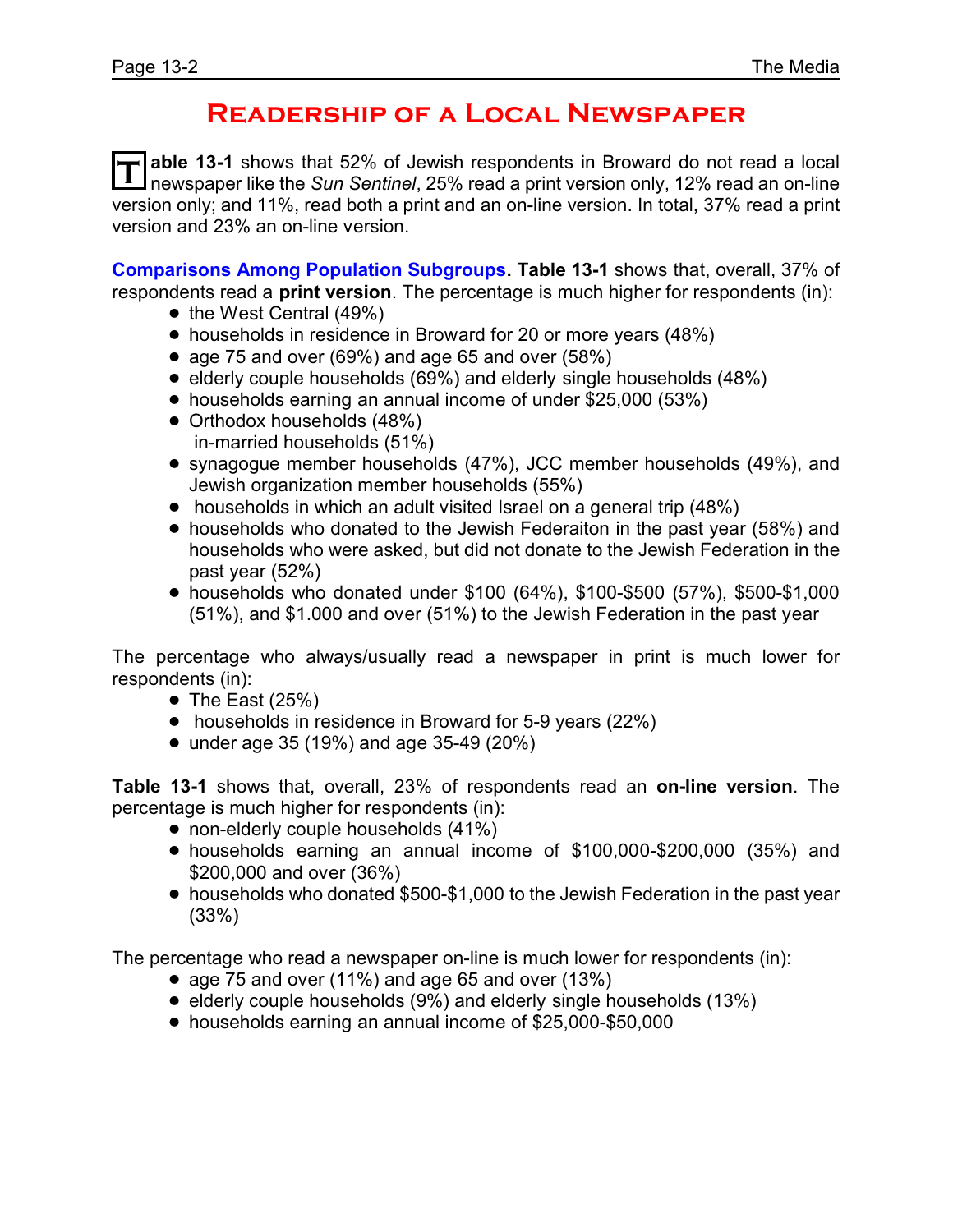| <b>TABLE 13-1</b><br><b>READERSHIP OF A LOCAL NEWSPAPER</b> |                       |                                       |                       |              |                |             |
|-------------------------------------------------------------|-----------------------|---------------------------------------|-----------------------|--------------|----------------|-------------|
|                                                             |                       | <b>BASE: JEWISH RESPONDENTS</b>       |                       |              |                |             |
| <b>Population Subgroup</b>                                  | <b>Print</b><br>Total | On-Line<br><b>Total</b>               | Do Not<br><b>Read</b> | <b>Print</b> | <b>On-Line</b> | <b>Both</b> |
| All                                                         | 36.7%                 | 23.0%                                 | 51.6%                 | 25.4         | 11.7           | 11.3        |
|                                                             |                       | <b>GEOGRAPHIC AREA</b>                |                       |              |                |             |
| Northwest                                                   | 36.7%                 | 23.0%                                 | 51.6%                 | 25.4         | 11.7           | 11.3        |
| <b>North Cental</b>                                         | 44.2%                 | 25.2%                                 | 48.5%                 | 26.3         | 7.3            | 17.9        |
| East                                                        | 25.1%                 | 22.3%                                 | 61.3%                 | 16.4         | 13.6           | 8.7         |
| <b>West Central</b>                                         | 49.0%                 | 15.7%                                 | 42.9%                 | 41.4         | 8.1            | 7.6         |
| Southeast                                                   | 40.3%                 | 28.0%                                 | 47.0%                 | 25.0         | 12.7           | 15.3        |
| Southwest                                                   | 46.3%                 | 23.0%                                 | 42.7%                 | 34.3         | 11.0           | 12.0        |
|                                                             |                       | <b>LENGTH OF RESIDENCE IN BROWARD</b> |                       |              |                |             |
| $0 - 4$ years                                               | 30.5%                 | 18.3%                                 | 59.9%                 | 21.8         | 9.6            | 8.7         |
| $5 - 9$ years                                               | 21.6%                 | 25.5%                                 | 67.5%                 | 7.0          | 10.9           | 14.6        |
| 10 - 19 years                                               | 37.6%                 | 19.1%                                 | 49.1%                 | 31.8         | 13.3           | 5.8         |
| 20 or more years                                            | 48.4%                 | 22.8%                                 | 42.1%                 | 35.1         | 9.5            | 13.3        |
|                                                             |                       | <b>AGE OF RESPONDENT</b>              |                       |              |                |             |
| Under 35                                                    | 19.1%                 | 26.0%                                 | 63.3%                 | 10.7         | 17.6           | 8.4         |
| $35 - 49$                                                   | 20.1%                 | 30.3%                                 | 59.8%                 | 9.9          | 20.1           | 10.2        |
| $50 - 64$                                                   | 41.4%                 | 28.1%                                 | 46.5%                 | 25.4         | 12.1           | 16.0        |
| $65 - 74$                                                   | 47.1%                 | 14.6%                                 | 47.8%                 | 37.6         | 5.1            | 9.5         |
| 75 and over                                                 | 68.8%                 | 10.6%                                 | 29.5%                 | 59.9         | 1.7            | 8.9         |
| $\rightarrow$ 65 and over                                   | 58.3%                 | 12.6%                                 | 38.3%                 | 49.1         | 3.4            | 9.2         |
| <b>SEX OF RESPONDENT</b>                                    |                       |                                       |                       |              |                |             |
| Male                                                        | 43.7%                 | 26.2%                                 | 45.5%                 | 28.3         | 10.8           | 15.4        |
| Female                                                      | 41.7%                 | 19.0%                                 | 48.0%                 | 33.0         | 10.3           | 8.7         |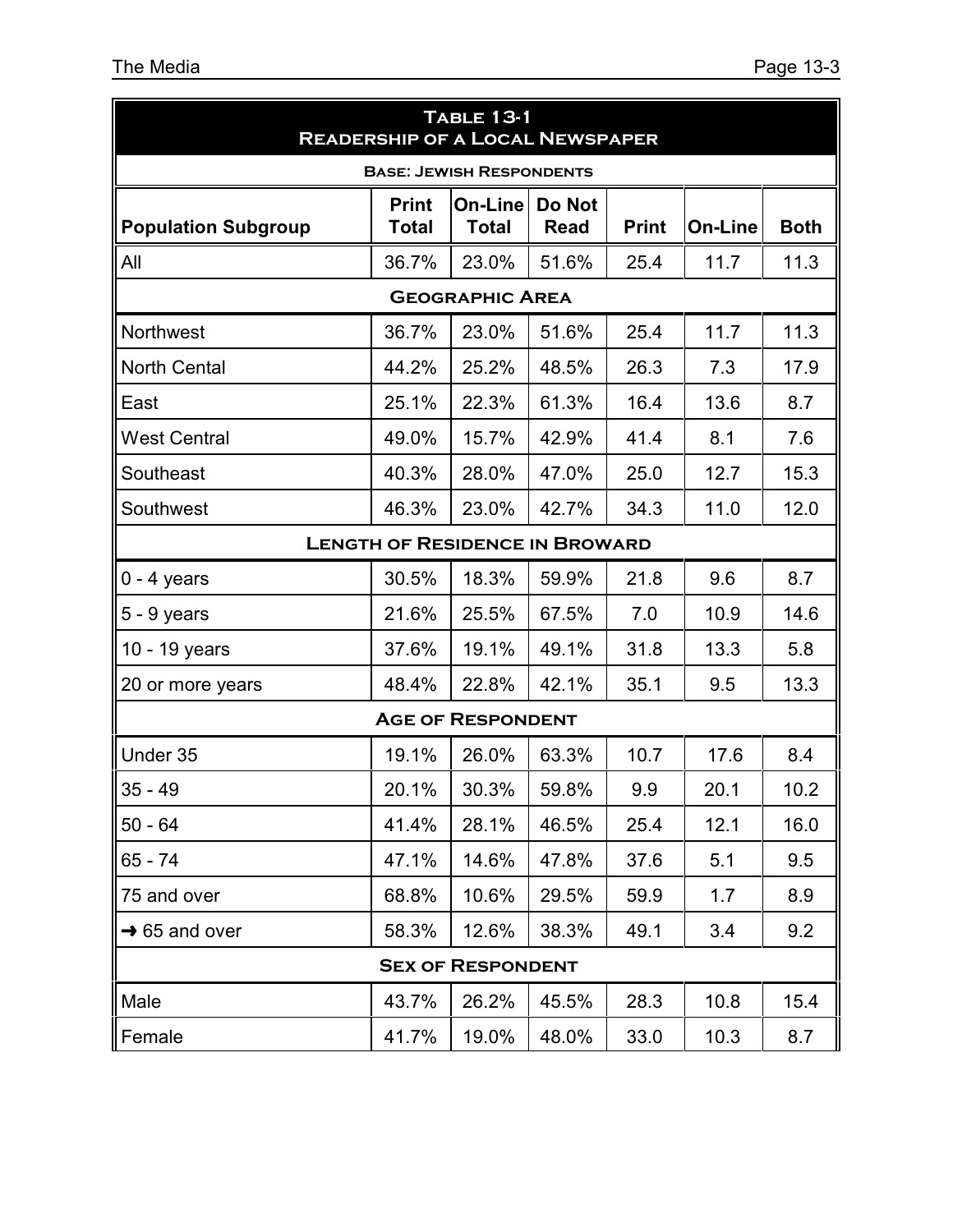| <b>TABLE 13-1</b><br><b>READERSHIP OF A LOCAL NEWSPAPER</b> |                              |                              |                       |              |                |             |  |
|-------------------------------------------------------------|------------------------------|------------------------------|-----------------------|--------------|----------------|-------------|--|
| <b>BASE: JEWISH RESPONDENTS</b>                             |                              |                              |                       |              |                |             |  |
| <b>Population Subgroup</b>                                  | <b>Print</b><br><b>Total</b> | On-Line<br><b>Total</b>      | Do Not<br><b>Read</b> | <b>Print</b> | <b>On-Line</b> | <b>Both</b> |  |
| All                                                         | 36.7%                        | 23.0%                        | 51.6%                 | 25.4         | 11.7           | 11.3        |  |
|                                                             |                              | <b>HOUSEHOLD STRUCTURE</b>   |                       |              |                |             |  |
| <b>Household with Children</b>                              | 27.5%                        | 28.8%                        | 59.2%                 | 12.0         | 13.3           | 15.5        |  |
| Household with Only<br><b>Adult Children</b>                | 41.2%                        | 20.0%                        | 44.6%                 | 35.4         | 14.2           | 5.8         |  |
| <b>Non-Elderly Couple</b>                                   | 32.5%                        | 41.1%                        | 47.7%                 | 11.2         | 19.8           | 21.3        |  |
| <b>Non-Elderly Single</b>                                   | 30.5%                        | 26.2%                        | 55.4%                 | 18.4         | 14.1           | 12.1        |  |
| <b>Elderly Couple</b>                                       | 69.3%                        | 9.3%                         | 29.3%                 | 61.4         | 1.4            | 7.9         |  |
| <b>Elderly Single</b>                                       | 48.4%                        | 12.9%                        | 45.8%                 | 41.3         | 5.8            | 7.1         |  |
|                                                             |                              | <b>HOUSEHOLD INCOME</b>      |                       |              |                |             |  |
| Under \$25,000                                              | 53.4%                        | 15.0%                        | 46.2%                 | 38.8         | 0.4            | 14.6        |  |
| $$25 - $50,000$                                             | 40.5%                        | 12.6%                        | 55.0%                 | 32.4         | 4.5            | 8.1         |  |
| $$50 - $100,000$                                            | 38.4%                        | 19.3%                        | 50.9%                 | 29.8         | 10.7           | 8.6         |  |
| $$100 - $200,000$                                           | 40.4%                        | 34.7%                        | 42.1%                 | 23.2         | 17.5           | 17.2        |  |
| \$200,000 and over                                          | 39.3%                        | 35.9%                        | 36.5%                 | 27.6         | 24.2           | 11.7        |  |
|                                                             |                              | <b>JEWISH IDENTIFICATION</b> |                       |              |                |             |  |
| Orthodox                                                    | 47.5%                        | 24.1%                        | 46.2%                 | 29.7         | 6.3            | 17.8        |  |
| Conservative                                                | 41.3%                        | 20.8%                        | 49.5%                 | 29.7         | 9.2            | 11.6        |  |
| Reform                                                      | 43.0%                        | 19.1%                        | 47.4%                 | 33.5         | 9.6            | 9.5         |  |
| Just Jewish                                                 | 41.8%                        | 24.3%                        | 45.5%                 | 30.2         | 12.7           | 11.6        |  |
| <b>TYPE OF MARRIAGE</b>                                     |                              |                              |                       |              |                |             |  |
| In-married                                                  | 50.5%                        | 25.6%                        | 38.5%                 | 35.9         | 11.0           | 14.6        |  |
| Conversionary                                               | 35.2%                        | 28.7%                        | 48.8%                 | 22.5         | 16.0           | 12.7        |  |
| Intermarried                                                | 35.2%                        | 25.2%                        | 52.2%                 | 22.6         | 12.6           | 12.6        |  |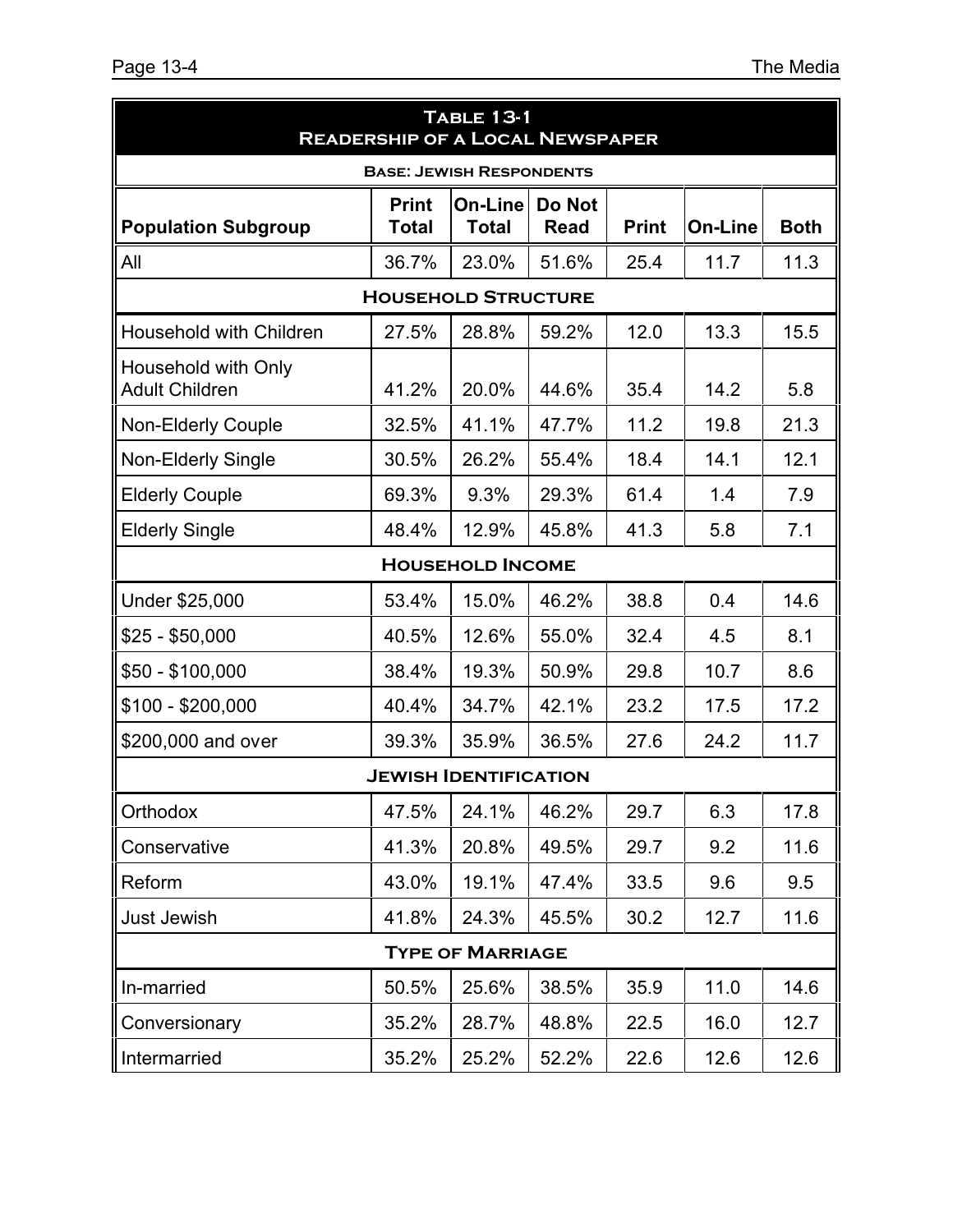| <b>TABLE 13-1</b><br><b>READERSHIP OF A LOCAL NEWSPAPER</b> |                                 |                                       |                       |              |                |             |  |  |
|-------------------------------------------------------------|---------------------------------|---------------------------------------|-----------------------|--------------|----------------|-------------|--|--|
|                                                             | <b>BASE: JEWISH RESPONDENTS</b> |                                       |                       |              |                |             |  |  |
| <b>Population Subgroup</b>                                  | <b>Print</b><br>Total           | On-Line<br><b>Total</b>               | Do Not<br><b>Read</b> | <b>Print</b> | <b>On-Line</b> | <b>Both</b> |  |  |
| All                                                         | 36.7%                           | 23.0%                                 | 51.6%                 | 25.4         | 11.7           | 11.3        |  |  |
|                                                             |                                 | <b>SYNAGOGUE MEMBERSHIP</b>           |                       |              |                |             |  |  |
| Member                                                      | 46.5%                           | 28.2%                                 | 41.3%                 | 30.5         | 12.2           | 16.0        |  |  |
| Non-Member                                                  | 40.4%                           | 18.7%                                 | 50.0%                 | 31.3         | 9.6            | 9.1         |  |  |
|                                                             |                                 | <b>JCC MEMBERSHIP</b>                 |                       |              |                |             |  |  |
| Member                                                      | 49.1%                           | 26.4%                                 | 39.5%                 | 34.1         | 11.4           | 15.0        |  |  |
| Non-Member                                                  | 41.6%                           | 21.4%                                 | 48.0%                 | 30.6         | 10.4           | 11.0        |  |  |
|                                                             |                                 | <b>JEWISH ORGANIZATION MEMBERSHIP</b> |                       |              |                |             |  |  |
| Member                                                      | 55.3%                           | 22.6%                                 | 34.8%                 | 42.6         | 9.9            | 12.7        |  |  |
| Non-Member                                                  | 39.3%                           | 21.8%                                 | 50.1%                 | 28.1         | 10.6           | 11.2        |  |  |
|                                                             |                                 | <b>ANY ADULT VISITED ISRAEL</b>       |                       |              |                |             |  |  |
| On Jewish Trip                                              | 41.1%                           | 24.8%                                 | 46.3%                 | 28.9         | 12.6           | 12.2        |  |  |
| On General Trip                                             | 48.0%                           | 23.6%                                 | 39.1%                 | 37.3         | 12.9           | 10.7        |  |  |
| <b>No</b>                                                   | 38.3%                           | 18.7%                                 | 54.8%                 | 26.5         | 6.9            | 11.8        |  |  |
| <b>JEWISH FEDERATION MARKET SEGMENTS IN THE PAST YEAR</b>   |                                 |                                       |                       |              |                |             |  |  |
| Donated to Federation                                       | 58.4%                           | 28.9%                                 | 28.1%                 | 43.0         | 13.5           | 15.4        |  |  |
| Asked, Did Not Donate                                       | 52.4%                           | 27.1%                                 | 37.7%                 | 35.2         | 9.9            | 17.2        |  |  |
| Not Asked                                                   | 35.4%                           | 19.3%                                 | 54.9%                 | 25.8         | 9.7            | 9.6         |  |  |
| <b>DONATED TO JEWISH FEDERATION IN THE PAST YEAR</b>        |                                 |                                       |                       |              |                |             |  |  |
| Nothing                                                     | 37.2%                           | 20.1%                                 | 53.1%                 | 26.8         | 9.7            | 10.4        |  |  |
| <b>Under \$100</b>                                          | 63.6%                           | 26.7%                                 | 22.1%                 | 51.2         | 14.3           | 12.4        |  |  |
| $$100 - $500$                                               | 56.7%                           | 29.4%                                 | 32.0%                 | 38.6         | 11.3           | 18.1        |  |  |
| $$500 - $1,000$                                             | 50.8%                           | 32.5%                                 | 32.4%                 | 35.1         | 16.8           | 15.7        |  |  |
| \$1,000 and over                                            | 51.2%                           | 31.7%                                 | 36.0%                 | 32.3         | 12.8           | 18.9        |  |  |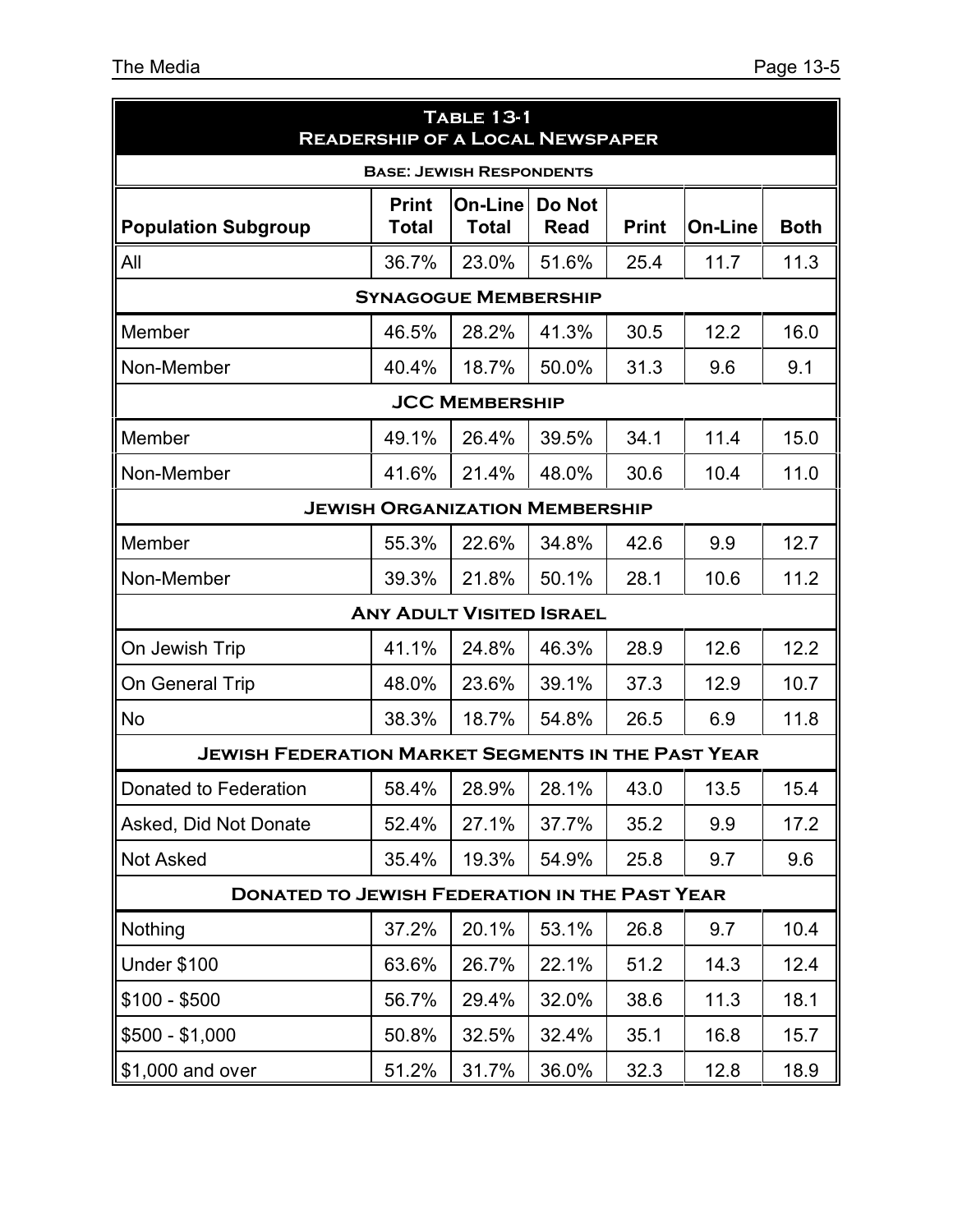#### **Visited the Local Jewish Federation Website**

**T able 13-2** shows that 18% of Jewish respondents in Broward visited the Jewish Federation of Broward County website [\(www.jewishbroward.org](http://www.jewishbroward.org)) in the past year.

**Community Comparisons**. The comparisons of Internet usage with other local Jewish communities are impacted significantly by the year of the study, as Internet usage has been increasing for all purposes over the past 20 years. **Table 13-3** shows that the 18% who visited the local Jewish Federation website in the past year is the highest of about 15 comparison Jewish communities and compares to 15% in Miami, 9% in Las Vegas, 4% in West Palm Beach, and 3% in South Palm Beach.

**Comparisons Among Population Subgroups**. **Table 13-2** shows that, overall, 18% of respondents visited the Jewish Federation website in the past year. The percentage is much higher for respondents (in):

- ! households who earned an annual income of \$100,00-\$200,000 (28%) and \$200,000 and over (34%)
- ! households who attended Chabad in the past year (35%) and JCC member households (28%)
- households in which an adult visited Israel on a Jewish trip (30%)
- households who donated to the Jewish Federation in the past year (40%)
- ! households who donated under \$100 (36%, \$100-500 (38%), and \$1,000 and over (75%) to the Jewish Federation in the past year

The percentage is much lower for respondents (in):

- $\bullet$  the North Central (6%)
- age 75 and over  $(8\%)$
- $\bullet$  elderly single households (7%)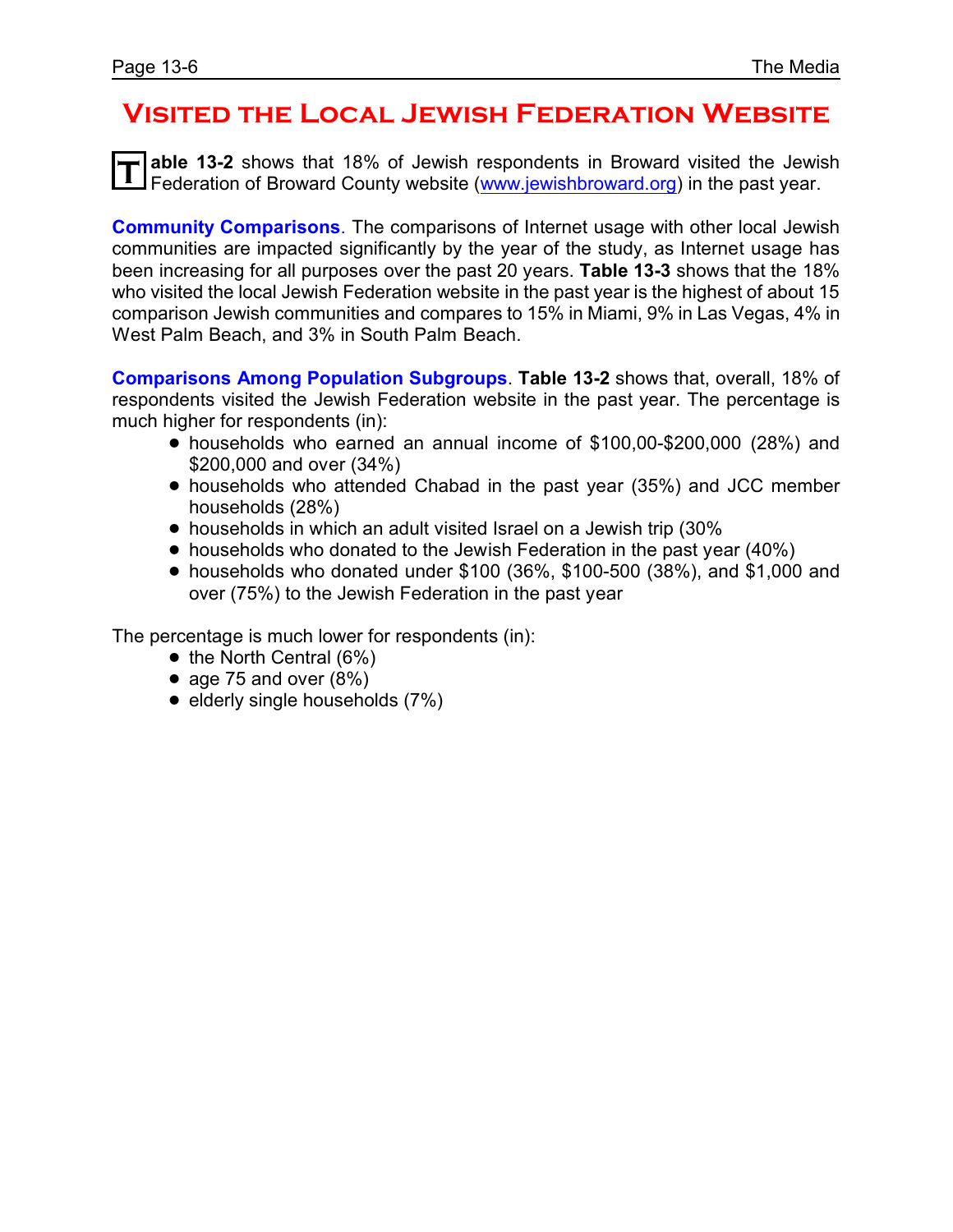| <b>TABLE 13-2</b><br><b>VISITED THE JEWISH FEDERATION OF BROWARD COUNTY WEBSITE</b> |                                              |  |  |  |
|-------------------------------------------------------------------------------------|----------------------------------------------|--|--|--|
|                                                                                     | <b>BASE: JEWISH RESPONDENTS</b>              |  |  |  |
| <b>Population Subgroup</b>                                                          | <b>Visited the Jewish Federation Website</b> |  |  |  |
| All                                                                                 | 18.2%                                        |  |  |  |
|                                                                                     | <b>GEOGRAPHIC AREA</b>                       |  |  |  |
| Northwest                                                                           | 19.0%                                        |  |  |  |
| <b>North Cental</b>                                                                 | 5.9%                                         |  |  |  |
| East                                                                                | 27.1%                                        |  |  |  |
| <b>West Central</b>                                                                 | 17.4%                                        |  |  |  |
| Southeast                                                                           | 23.0%                                        |  |  |  |
| Southwest                                                                           | 16.7%                                        |  |  |  |
|                                                                                     | <b>AGE OF RESPONDENT</b>                     |  |  |  |
| Under 35                                                                            | 21.2%                                        |  |  |  |
| $35 - 49$                                                                           | 24.7%                                        |  |  |  |
| $50 - 64$                                                                           | 22.7%                                        |  |  |  |
| $65 - 74$                                                                           | 14.4%                                        |  |  |  |
| 75 and over                                                                         | 8.4%                                         |  |  |  |
| $\rightarrow$ 65 and over                                                           | 11.3%                                        |  |  |  |
|                                                                                     | <b>SEX OF RESPONDENT</b>                     |  |  |  |
| Male                                                                                | 16.5%                                        |  |  |  |
| Female                                                                              | 19.5%                                        |  |  |  |
|                                                                                     | <b>HOUSEHOLD STRUCTURE</b>                   |  |  |  |
| Household with Children                                                             | 23.3%                                        |  |  |  |
| Household with Only Adult Children                                                  | 22.9%                                        |  |  |  |
| Non-Elderly Couple                                                                  | 20.8%                                        |  |  |  |
| Non-Elderly Single                                                                  | 18.0%                                        |  |  |  |
| <b>Elderly Couple</b>                                                               | 17.0%                                        |  |  |  |
| <b>Elderly Single</b>                                                               | 6.7%                                         |  |  |  |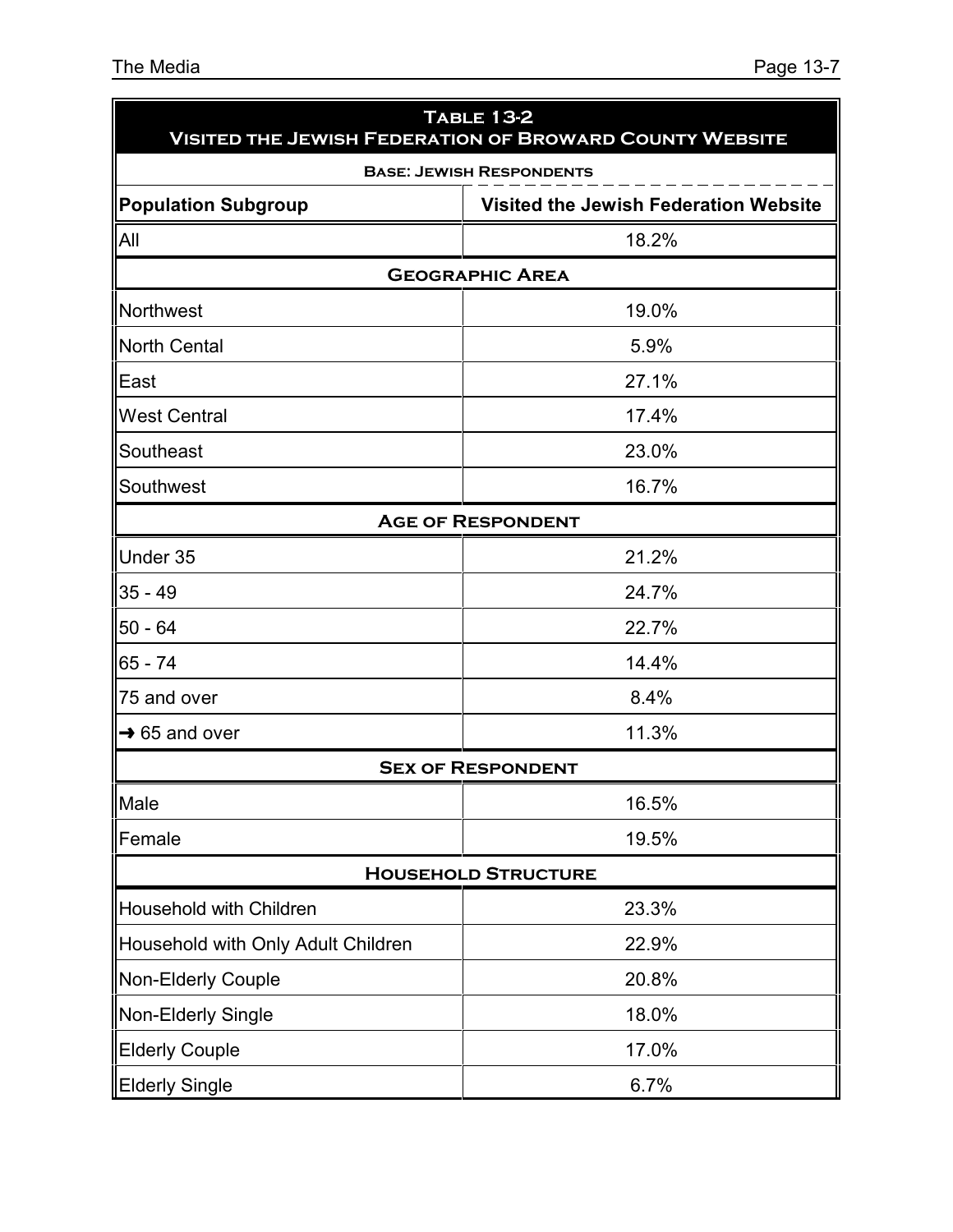| <b>TABLE 13-2</b><br><b>VISITED THE JEWISH FEDERATION OF BROWARD COUNTY WEBSITE</b> |                                              |  |  |  |  |
|-------------------------------------------------------------------------------------|----------------------------------------------|--|--|--|--|
| <b>BASE: JEWISH RESPONDENTS</b>                                                     |                                              |  |  |  |  |
| <b>Population Subgroup</b>                                                          | <b>Visited the Jewish Federation Website</b> |  |  |  |  |
| All                                                                                 | 18.2%                                        |  |  |  |  |
|                                                                                     | <b>HOUSEHOLD INCOME</b>                      |  |  |  |  |
| Under \$25,000                                                                      | 10.7%                                        |  |  |  |  |
| $$25 - $50,000$                                                                     | 12.3%                                        |  |  |  |  |
| \$50 - \$100,000                                                                    | 16.2%                                        |  |  |  |  |
| \$100 - \$200,000                                                                   | 28.1%                                        |  |  |  |  |
| \$200,000 and over                                                                  | 34.1%                                        |  |  |  |  |
|                                                                                     | <b>JEWISH IDENTIFICATION</b>                 |  |  |  |  |
| Orthodox                                                                            | 20.1%                                        |  |  |  |  |
| Conservative                                                                        | 17.7%                                        |  |  |  |  |
| Reform                                                                              | 22.7%                                        |  |  |  |  |
| <b>Just Jewish</b>                                                                  | 14.7%                                        |  |  |  |  |
|                                                                                     | <b>TYPE OF MARRIAGE</b>                      |  |  |  |  |
| In-married                                                                          | 23.3%                                        |  |  |  |  |
| Conversionary                                                                       | 20.1%                                        |  |  |  |  |
| Intermarried                                                                        | 10.1%                                        |  |  |  |  |
|                                                                                     | <b>SYNAGOGUE MEMBERSHIP</b>                  |  |  |  |  |
| Member                                                                              | 26.0%                                        |  |  |  |  |
| Non-Member                                                                          | 14.2%                                        |  |  |  |  |
|                                                                                     | <b>ATTENDED CHABAD IN THE PAST YEAR</b>      |  |  |  |  |
| Attended                                                                            | 34.6%                                        |  |  |  |  |
| Did Not Attend                                                                      | 13.4%                                        |  |  |  |  |
|                                                                                     | <b>JCC MEMBERSHIP</b>                        |  |  |  |  |
| Member                                                                              | 28.4%                                        |  |  |  |  |
| Non-Member                                                                          | 16.8%                                        |  |  |  |  |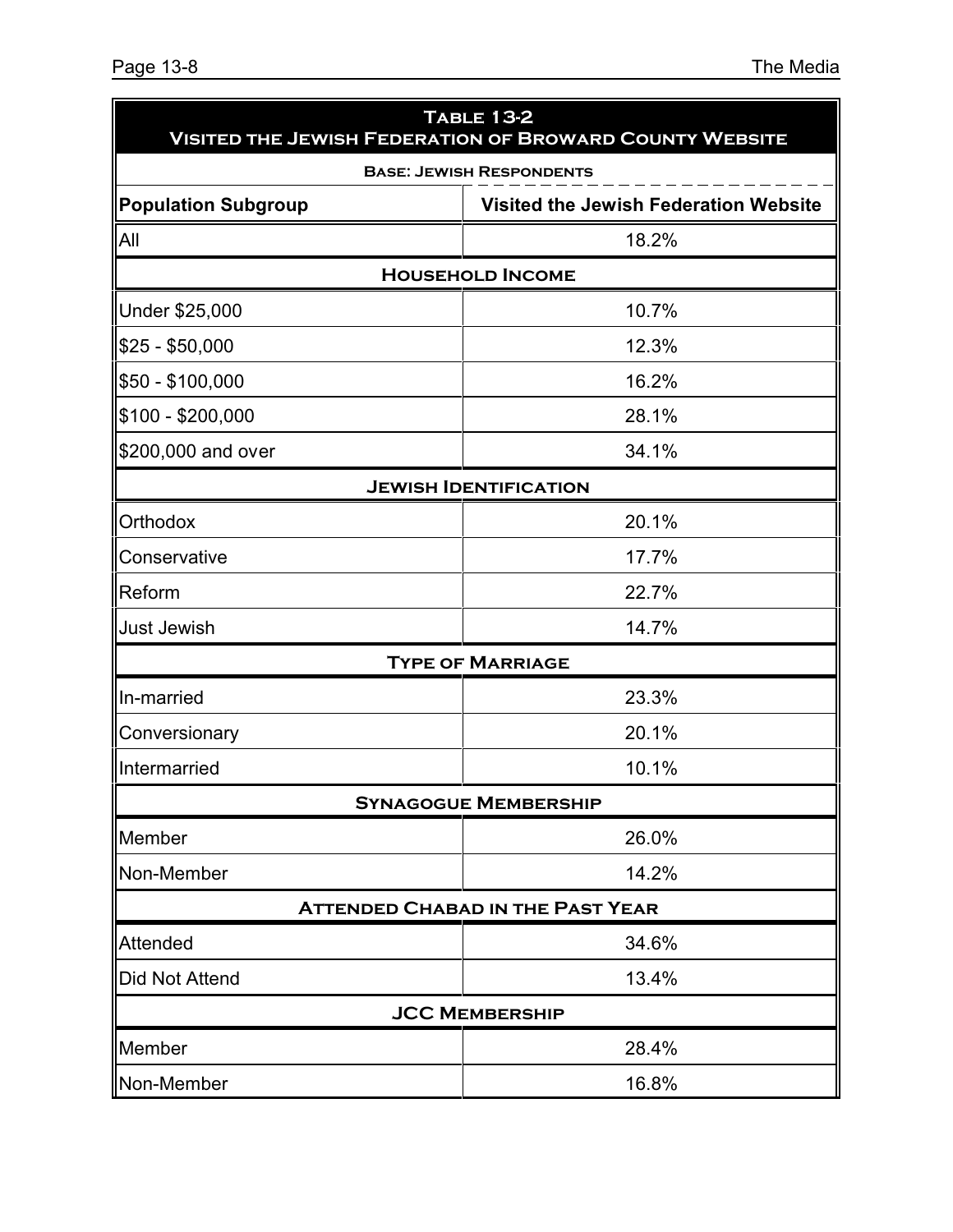| <b>TABLE 13-2</b><br><b>VISITED THE JEWISH FEDERATION OF BROWARD COUNTY WEBSITE</b> |                                                           |  |  |  |  |  |
|-------------------------------------------------------------------------------------|-----------------------------------------------------------|--|--|--|--|--|
|                                                                                     | <b>BASE: JEWISH RESPONDENTS</b>                           |  |  |  |  |  |
| <b>Population Subgroup</b>                                                          | Visited the Jewish Federation Website                     |  |  |  |  |  |
| All                                                                                 | 18.2%                                                     |  |  |  |  |  |
|                                                                                     | <b>JEWISH ORGANIZATION MEMBERSHIP</b>                     |  |  |  |  |  |
| Member                                                                              | 25.0%                                                     |  |  |  |  |  |
| Non-Member                                                                          | 16.6%                                                     |  |  |  |  |  |
|                                                                                     | <b>ANY ADULT VISITED ISRAEL</b>                           |  |  |  |  |  |
| On Jewish Trip                                                                      | 29.7%                                                     |  |  |  |  |  |
| On General Trip                                                                     | 19.8%                                                     |  |  |  |  |  |
| <b>No</b>                                                                           | 9.4%                                                      |  |  |  |  |  |
|                                                                                     | <b>JEWISH FEDERATION MARKET SEGMENTS IN THE PAST YEAR</b> |  |  |  |  |  |
| Donated to Federation                                                               | 40.3%                                                     |  |  |  |  |  |
| Asked, Did Not Donate                                                               | 26.9%                                                     |  |  |  |  |  |
| <b>Not Asked</b>                                                                    | 10.1%                                                     |  |  |  |  |  |
|                                                                                     | <b>DONATED TO JEWISH FEDERATION IN THE PAST YEAR</b>      |  |  |  |  |  |
| Nothing                                                                             | 11.8%                                                     |  |  |  |  |  |
| <b>Under \$100</b>                                                                  | 35.6%                                                     |  |  |  |  |  |
| $$100 - $500$                                                                       | 37.9%                                                     |  |  |  |  |  |
| $$500 - $1,000$                                                                     | 27.1%                                                     |  |  |  |  |  |
| \$1,000 and over                                                                    | 74.8%                                                     |  |  |  |  |  |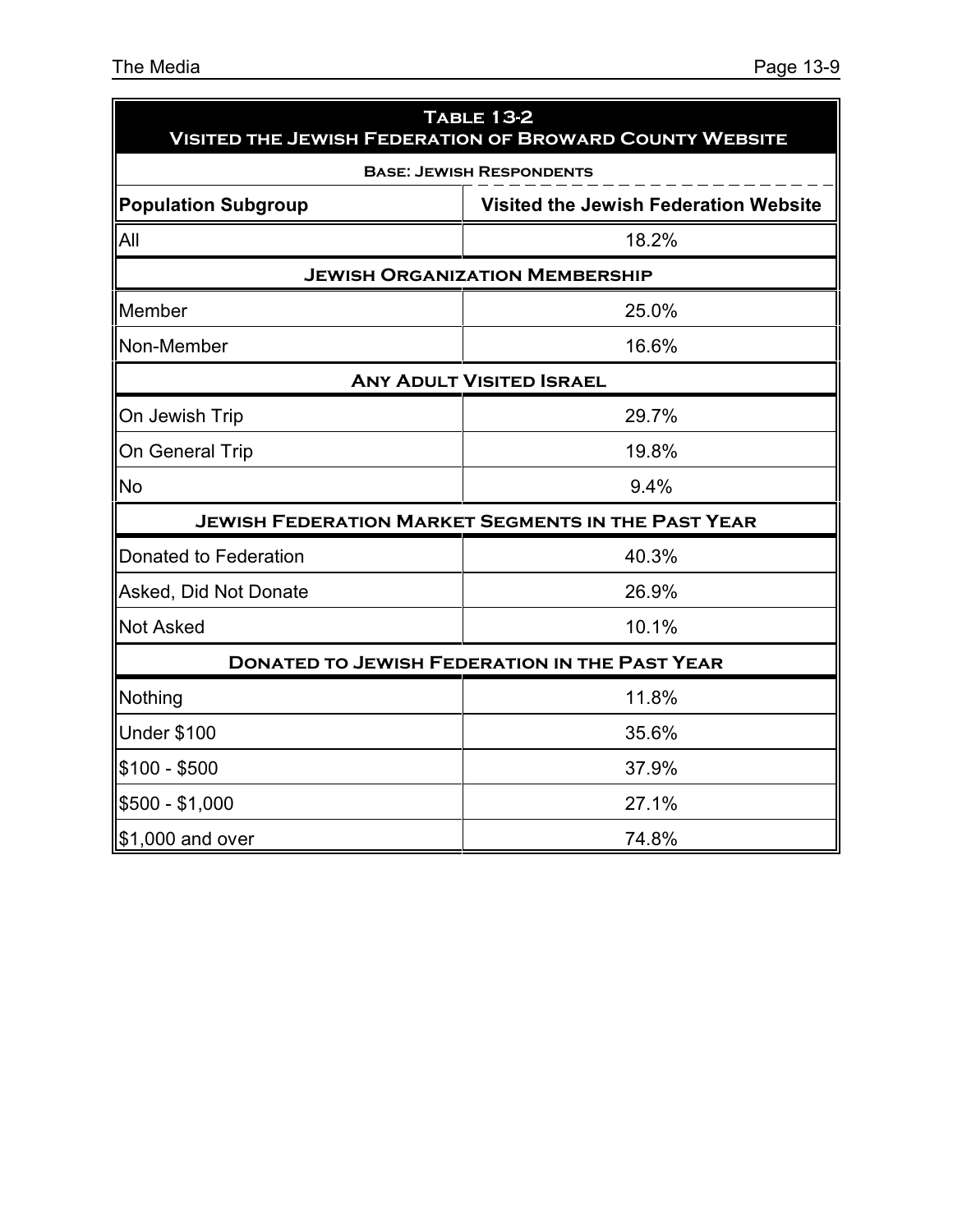| <b>TABLE 13-3</b><br><b>VISITED THE LOCAL JEWISH FEDERATION WEBSITE IN THE PAST YEAR</b><br><b>COMMUNITY COMPARISONS</b> |      |     |                        |      |       |  |  |
|--------------------------------------------------------------------------------------------------------------------------|------|-----|------------------------|------|-------|--|--|
| <b>BASE: JEWISH RESPONDENTS</b>                                                                                          |      |     |                        |      |       |  |  |
| <b>Community</b>                                                                                                         | Year | %   | <b>Community</b>       | Year | %     |  |  |
| <b>BROWARD</b>                                                                                                           | 2016 | 18% | Tucson                 | 2002 | 9%    |  |  |
| <b>Miami</b>                                                                                                             | 2014 | 15% | New Haven              | 2010 | 8%    |  |  |
| Lehigh Valley                                                                                                            | 2007 | 13% | Middlesex              | 2008 | 8%    |  |  |
| Portland (ME)                                                                                                            | 2007 | 13% | <b>W Palm Beach</b>    | 2005 | 4%    |  |  |
| San Antonio                                                                                                              | 2007 | 13% | <b>S Palm Beach</b>    | 2005 | 3%    |  |  |
| St. Paul                                                                                                                 | 2004 | 13% | <b>Atlantic County</b> | 2004 | $1\%$ |  |  |
| <b>Detroit</b>                                                                                                           | 2005 | 12% |                        |      |       |  |  |
| Minneapolis                                                                                                              | 2004 | 11% |                        |      |       |  |  |
| <b>Las Vegas</b>                                                                                                         | 2005 | 9%  |                        |      |       |  |  |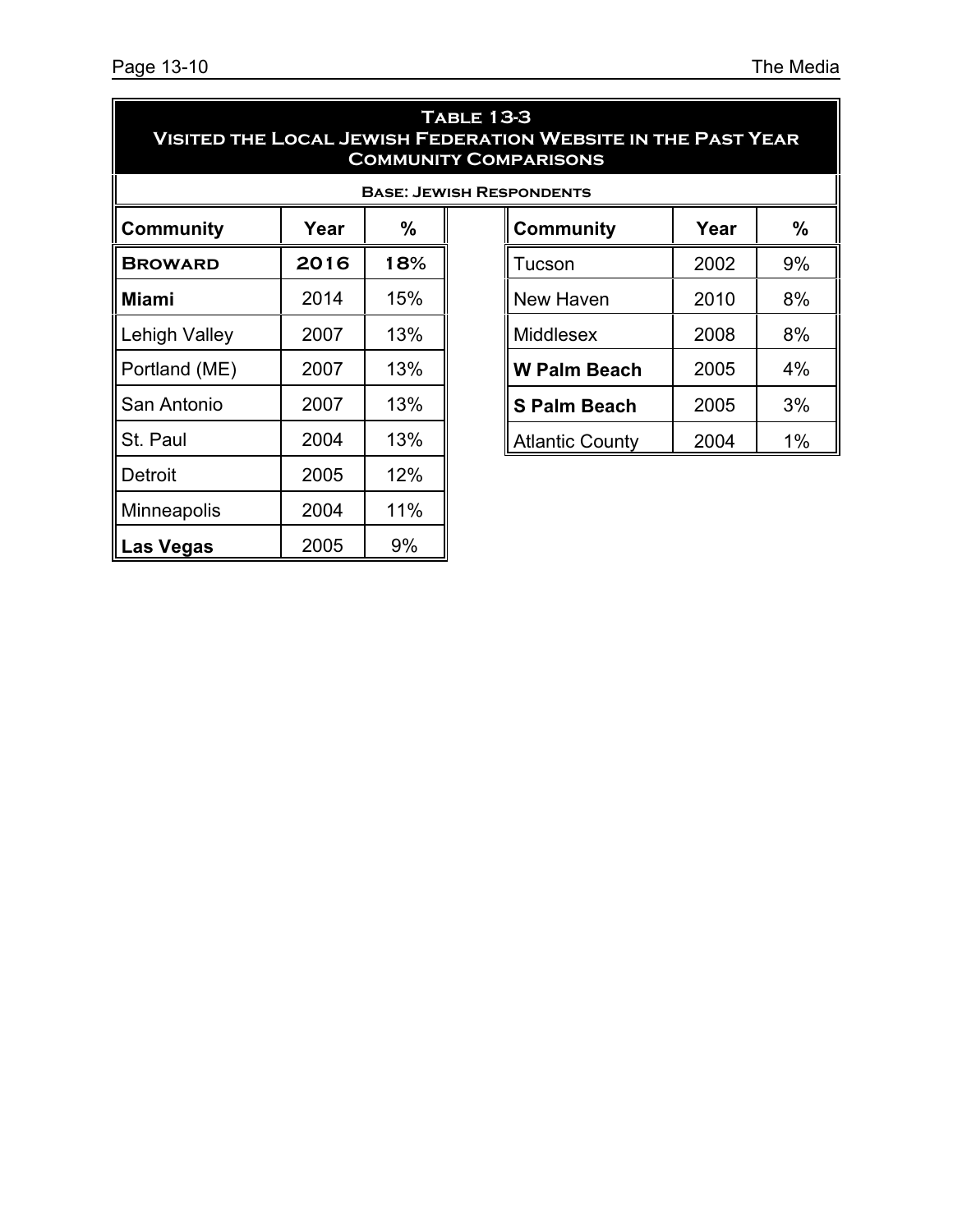### **Use of Social Media**

T able 13-4 shows that 62% (44,400 households) of respondents use social media.<br>T Facebook, by far is the leader at 58% followed by Twitter, LinkedIn, and Instagram at **able 13-4** shows that 62% (44,400 households) of respondents use social media. 6%-7% each.

**Comparisons Among Population Subgroups**. **Table 13-5** shows that, overall, 58% of respondents use **Facebook**. The percentage is much higher for respondents (in):

- households in the East (69%)
- $\bullet$  under age 35 (93%) and age 35-49 (74%)
- households with children (75%) and non-elderly couple households (70%)
- ! households earning an annual income of \$100,000-\$200,000 (70%)
- households in which an adult visited Israel on a Jewish trip (68%)
- $\bullet$  households who donated \$500-\$1,000 (72%) and \$1,000 and over (73%) to the Jewish Federation in the past year

The percentage is much lower for respondents (in):

- households in the North Central (48%)
- age 75 and over  $(31\%)$  and age 65 and over  $(40\%)$
- elderly couple households (39%) and elderly single households (44%)
- ! households earning an annual income under \$25,000 (25%) and \$25,000- \$50,000 (47%)
- households who donated under \$100 to the Jewish Federation in the past year (45%)

**Table 13-5** shows that, overall, 6% of respondents use **Instagram**. The percentage is much higher for respondents (in):

- households in the East (14%)
- $\bullet$  under age 35 (36%)
- non-elderly single households (16%)
- JCC member households (15%)
- ! households who donated \$1,000 and over to the Jewish Federation in the past year (12%

The percentage is much lower for respondents (in):

- $\bullet$  the North Central (1%)
- age 75 and over (0%) and age 65 and over (0%)
- $\bullet$  elderly couple households (0%) and elderly single households (0%)

**Table 13-5** shows that, overall, 6% of respondents use **LinkedIn**. The percentage is much higher for respondents (in):

- $\bullet$  under age 50-64 (12%)
- ! households with children (13%) and households with only adult children (13%)
- ! households who donated to the Jewish Federation in the past year (12%) and households who were asked but did not donate to the Jewish Federation in the past year (13%)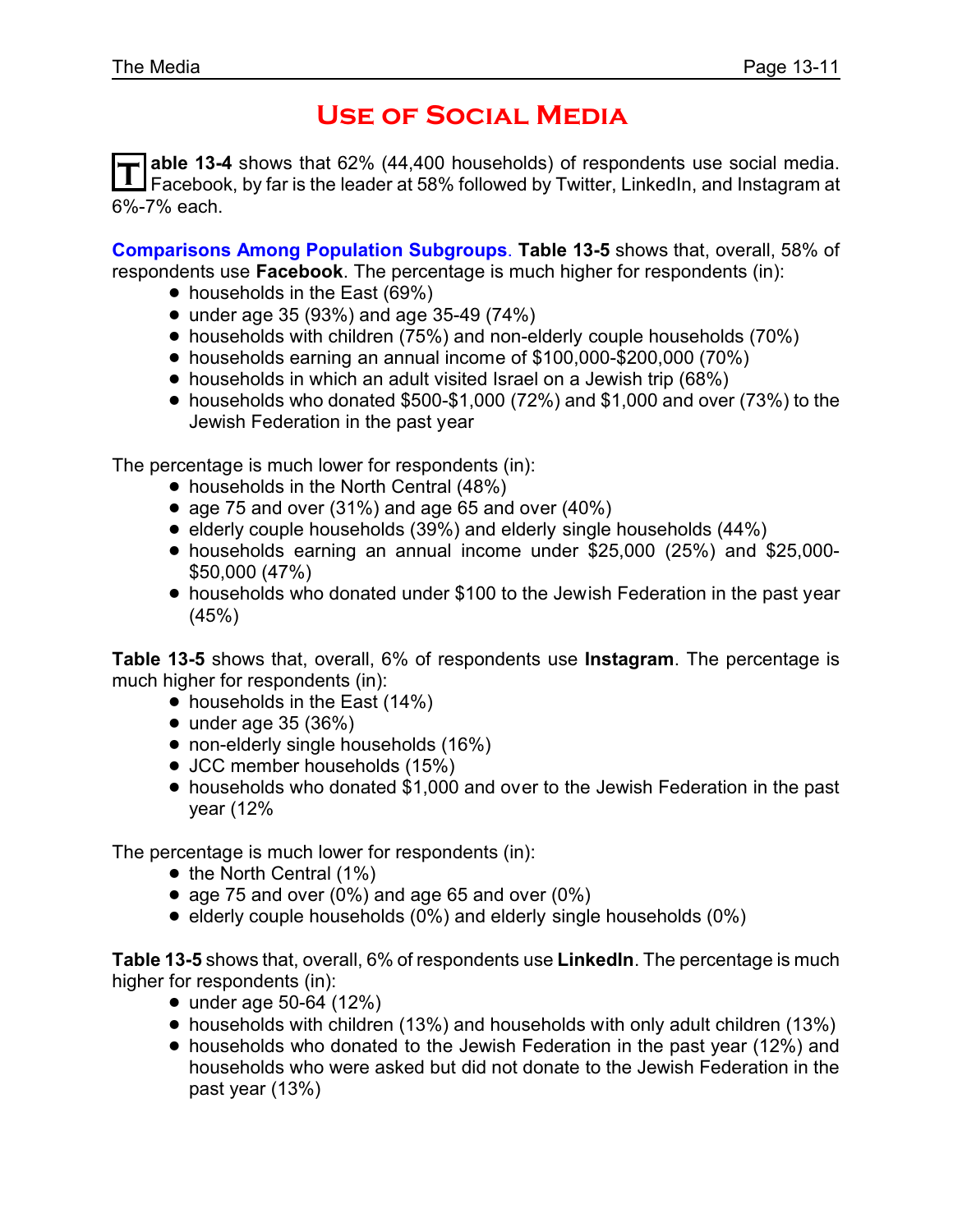$\bullet$  households who donated \$500-\$1,000 (25%) and \$1,000 and over (16%) to the Jewish Federation in the past year

The percentage is much lower for respondents (in):

- age 75 and over  $(0\%)$  and age 65 and over  $(0\%)$
- $\bullet$  elderly single households  $(0\%)$
- ! households earning an annual income of \$25,000-\$50,000 (1%)

**Table 13-5** shows that, overall, 7% of respondents use **Twitter**. The percentage is much higher for respondents (in):

• households in the Southwest (14%)

The percentage is much lower for respondents (in):

- age 75 and over (0%) and age 65 and over  $(2\%)$
- $\bullet$  elderly single households (2%)
- ! households earning an annual income of \$25,000-\$50,000 (1%)
- Orthodox households (1%)
- JCC member households (2%)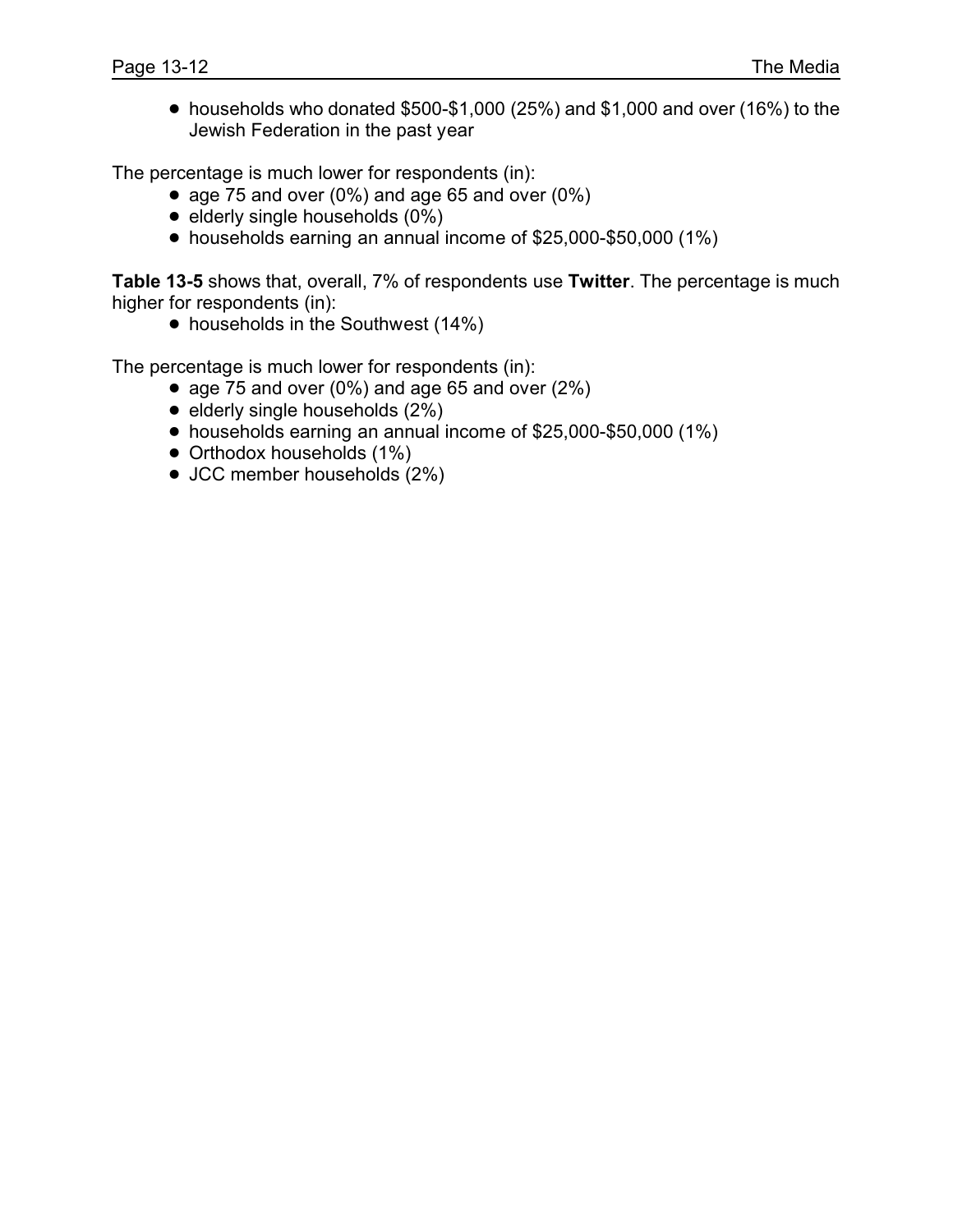| <b>TABLE 13-4</b><br><b>TYPE OF SOCIAL MEDIA</b> |            |
|--------------------------------------------------|------------|
| <b>BASE: JEWISH HOUSEHOLDS</b>                   |            |
| <b>Social Media</b>                              | Percentage |
| Use one or more social media                     | 61.7%      |
| Facebook                                         | 57.6%      |
| Twitter                                          | 7.0%       |
| LinkedIn                                         | 6.4%       |
| Instagram                                        | 6.1%       |
| SnapChat                                         | 3.0%       |
| Pinterest                                        | 1.0%       |
| Google Plus+                                     | 0.4%       |
| Vine                                             | 0.1%       |
| Ask.fm                                           | 0.0%       |
| Classmates                                       | 0.0%       |
| <b>Flickr</b>                                    | 0.0%       |
| Meet up                                          | 0.0%       |
| Meetme                                           | 0.0%       |
| <b>MySpace</b>                                   | 0.0%       |
| <b>Tagged</b>                                    | 0.0%       |
| Tumblr                                           | 0.0%       |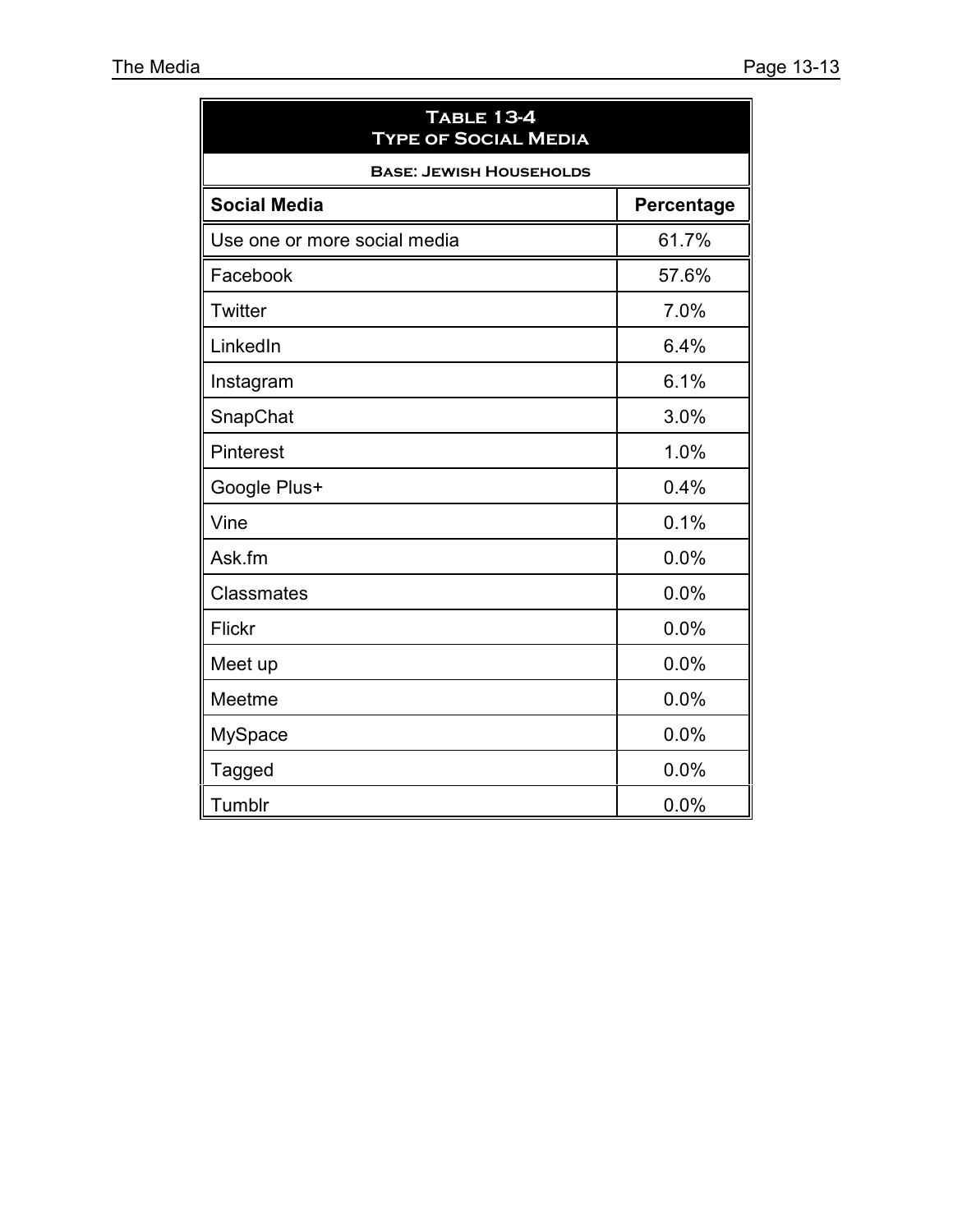| <b>TABLE 13-5</b><br><b>USE OF SOCIAL MEDIA</b> |                            |           |          |                |  |  |  |
|-------------------------------------------------|----------------------------|-----------|----------|----------------|--|--|--|
| <b>BASE: JEWISH RESPONDENTS</b>                 |                            |           |          |                |  |  |  |
| <b>Population Subgroup</b>                      | <b>Facebook</b>            | Instagram | Linkedin | <b>Twitter</b> |  |  |  |
| All                                             | 57.6%                      | 6.1%      | 6.4%     | 7.0%           |  |  |  |
|                                                 | <b>GEOGRAPHIC AREA</b>     |           |          |                |  |  |  |
| <b>Northwest</b>                                | 62.8%                      | 6.1%      | 11.2%    | 5.7%           |  |  |  |
| <b>North Central</b>                            | 48.2%                      | 0.9%      | 5.6%     | 4.9%           |  |  |  |
| East                                            | 69.1%                      | 13.9%     | 2.1%     | 11.4%          |  |  |  |
| <b>West Central</b>                             | 51.7%                      | 4.9%      | 5.7%     | 2.9%           |  |  |  |
| Southeast                                       | 64.2%                      | 9.4%      | 6.4%     | 4.9%           |  |  |  |
| Southwest                                       | 56.0%                      | 4.3%      | 6.5%     | 13.6%          |  |  |  |
|                                                 | <b>AGE OF RESPONDENT</b>   |           |          |                |  |  |  |
| Under 35                                        | 92.5%                      | 35.6%     | 3.9%     | 13.2%          |  |  |  |
| $35 - 49$                                       | 74.4%                      | 10.0%     | 10.6%    | 11.7%          |  |  |  |
| $50 - 64$                                       | 61.2%                      | 3.3%      | 11.5%    | 9.3%           |  |  |  |
| 65 - 74                                         | 49.8%                      | 0.3%      | 2.7%     | 3.7%           |  |  |  |
| 75 and over                                     | 30.7%                      | 0.0%      | 0.0%     | 0.1%           |  |  |  |
| $\rightarrow$ 65 and over                       | 39.9%                      | 0.2%      | 1.3%     | 1.8%           |  |  |  |
|                                                 | <b>SEX OF RESPONDENT</b>   |           |          |                |  |  |  |
| Male                                            | 52.6%                      | 6.1%      | 7.3%     | 11.0%          |  |  |  |
| Female                                          | 61.3%                      | 6.2%      | 5.9%     | 4.1%           |  |  |  |
|                                                 | <b>HOUSEHOLD STRUCTURE</b> |           |          |                |  |  |  |
| Household with Children                         | 75.2%                      | 11.2%     | 12.9%    | 11.5%          |  |  |  |
| Household with<br><b>Only Adult Children</b>    | 62.0%                      | 3.1%      | 13.0%    | 9.5%           |  |  |  |
| Non-Elderly Couple                              | 70.3%                      | 4.2%      | 4.7%     | 3.5%           |  |  |  |
| Non-Elderly Single                              | 58.8%                      | 15.5%     | 8.4%     | 10.5%          |  |  |  |
| <b>Elderly Couple</b>                           | 38.8%                      | 0.3%      | 3.0%     | 2.4%           |  |  |  |
| <b>Elderly Single</b>                           | 43.8%                      | 0.2%      | 0.1%     | 1.9%           |  |  |  |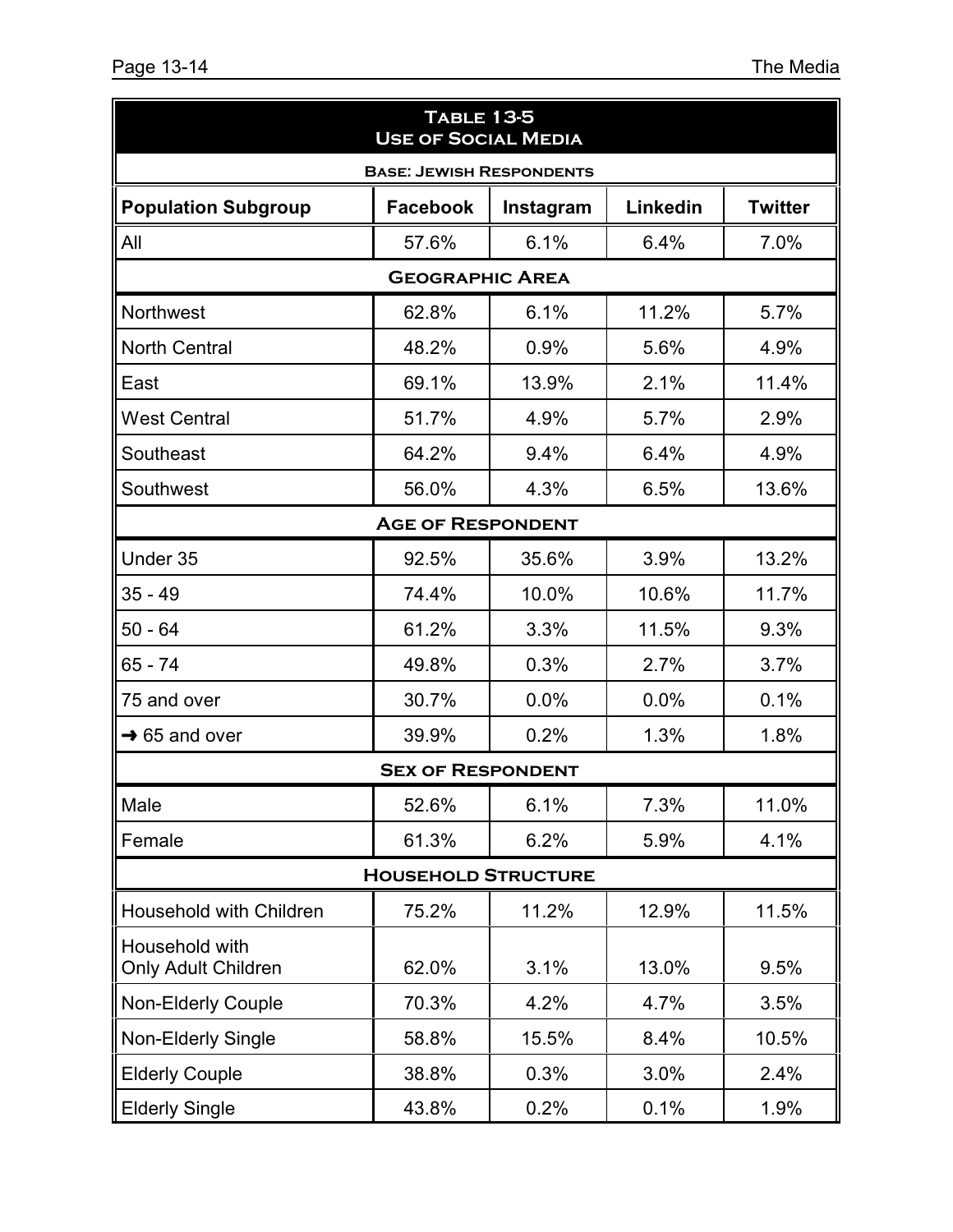| <b>TABLE 13-5</b><br><b>USE OF SOCIAL MEDIA</b> |                                 |                                         |          |                |
|-------------------------------------------------|---------------------------------|-----------------------------------------|----------|----------------|
|                                                 | <b>BASE: JEWISH RESPONDENTS</b> |                                         |          |                |
| <b>Population Subgroup</b>                      | <b>Facebook</b>                 | Instagram                               | Linkedin | <b>Twitter</b> |
| All                                             | 57.6%                           | 6.1%                                    | 6.4%     | 7.0%           |
|                                                 | <b>HOUSEHOLD INCOME</b>         |                                         |          |                |
| Under \$25,000                                  | 24.9%                           | 4.1%                                    | 1.9%     | 3.9%           |
| \$25 - \$50,000                                 | 47.2%                           | 3.5%                                    | 0.7%     | 0.7%           |
| $$50 - $100,000$                                | 63.8%                           | 10.7%                                   | 5.6%     | 10.1%          |
| $$100 - $200,000$                               | 69.7%                           | 8.5%                                    | 8.9%     | 9.6%           |
| \$200,000 and over                              | 65.1%                           | 6.7%                                    | 10.3%    | 5.0%           |
|                                                 | <b>JEWISH IDENTIFICATION</b>    |                                         |          |                |
| Orthodox                                        | 57.1%                           | 7.3%                                    | 1.8%     | 1.3%           |
| Conservative                                    | 60.0%                           | 3.7%                                    | 6.6%     | 12.4%          |
| Reform                                          | 63.5%                           | 6.0%                                    | 8.3%     | 3.3%           |
| <b>Just Jewish</b>                              | 50.7%                           | 7.9%                                    | 5.4%     | 6.1%           |
|                                                 | <b>TYPE OF MARRIAGE</b>         |                                         |          |                |
| In-married                                      | 58.1%                           | 3.5%                                    | 8.8%     | 6.8%           |
| Conversionary                                   | 58.0%                           | 6.2%                                    | 4.8%     | 3.1%           |
| Intermarried                                    | 62.0%                           | 4.2%                                    | 7.0%     | 11.3%          |
|                                                 | <b>SYNAGOGUE MEMBERSHIP</b>     |                                         |          |                |
| Member                                          | 60.0%                           | 6.5%                                    | 10.1%    | 7.0%           |
| Non-Member                                      | 56.4%                           | 6.0%                                    | 4.6%     | 7.0%           |
|                                                 |                                 | <b>ATTENDED CHABAD IN THE PAST YEAR</b> |          |                |
| Member                                          | 66.6%                           | 4.9%                                    | 10.5%    | 11.1%          |
| Non-Member                                      | 55.0%                           | 6.5%                                    | 5.2%     | 5.8%           |
|                                                 | <b>JCC MEMBERSHIP</b>           |                                         |          |                |
| Member                                          | 64.2%                           | 14.6%                                   | 9.1%     | 2.0%           |
| Non-Member                                      | 56.7%                           | 5.0%                                    | 6.1%     | 7.7%           |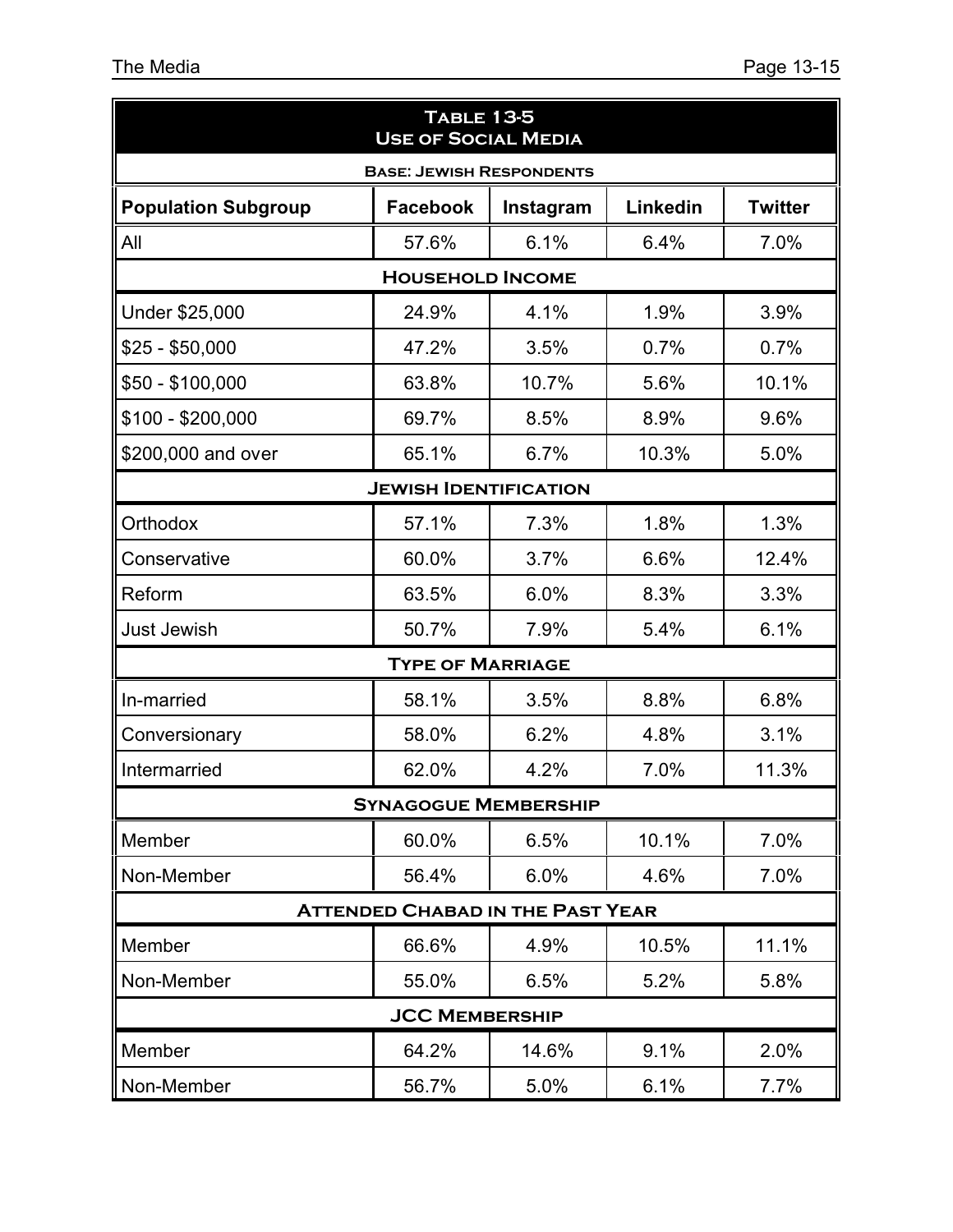| <b>TABLE 13-5</b><br><b>USE OF SOCIAL MEDIA</b>           |                                                            |                                       |       |       |  |  |  |  |
|-----------------------------------------------------------|------------------------------------------------------------|---------------------------------------|-------|-------|--|--|--|--|
| <b>BASE: JEWISH RESPONDENTS</b>                           |                                                            |                                       |       |       |  |  |  |  |
| <b>Population Subgroup</b>                                | <b>Facebook</b><br>Linkedin<br><b>Twitter</b><br>Instagram |                                       |       |       |  |  |  |  |
| All                                                       | 57.6%                                                      | 6.1%                                  | 6.4%  | 7.0%  |  |  |  |  |
|                                                           |                                                            | <b>JEWISH ORGANIZATION MEMBERSHIP</b> |       |       |  |  |  |  |
| Member                                                    | 49.9%                                                      | 4.4%                                  | 7.6%  | 4.4%  |  |  |  |  |
| Non-Member                                                | 59.5%                                                      | 6.6%                                  | 6.2%  | 7.6%  |  |  |  |  |
| <b>ANY ADULT VISITED ISRAEL</b>                           |                                                            |                                       |       |       |  |  |  |  |
| On Jewish Trip                                            | 68.3%                                                      | 9.8%                                  | 8.9   | 8.5%  |  |  |  |  |
| On General Trip                                           | 56.7%                                                      | 3.9%                                  | 5.1   | 7.3%  |  |  |  |  |
| No                                                        | 51.6%                                                      | 5.8%                                  | 6.2   | 5.7%  |  |  |  |  |
| <b>JEWISH FEDERATION MARKET SEGMENTS IN THE PAST YEAR</b> |                                                            |                                       |       |       |  |  |  |  |
| Donated to Federation                                     | 57.2%                                                      | 6.5%                                  | 11.7% | 6.2%  |  |  |  |  |
| Asked, Did Not Donate                                     | 52.5%                                                      | 3.2%                                  | 12.6% | 11.6% |  |  |  |  |
| <b>Not Asked</b>                                          | 58.8%                                                      | 6.4%                                  | 4.1%  | 6.8%  |  |  |  |  |
| <b>DONATED TO JEWISH FEDERATION IN THE PAST YEAR</b>      |                                                            |                                       |       |       |  |  |  |  |
| Nothing                                                   | 58.1%                                                      | 6.0%                                  | 5.0%  | 7.3%  |  |  |  |  |
| <b>Under \$100</b>                                        | 45.4%                                                      | 4.7%                                  | 8.3%  | 2.6%  |  |  |  |  |
| \$100 - \$500                                             | 62.5%                                                      | 7.0%                                  | 9.9%  | 11.7% |  |  |  |  |
| $$500 - $1,000$                                           | 71.9%                                                      | 5.8%                                  | 24.5% | 3.5%  |  |  |  |  |
| \$1,000 and over                                          | 72.7%                                                      | 12.1%                                 | 16.3% | 8.0%  |  |  |  |  |